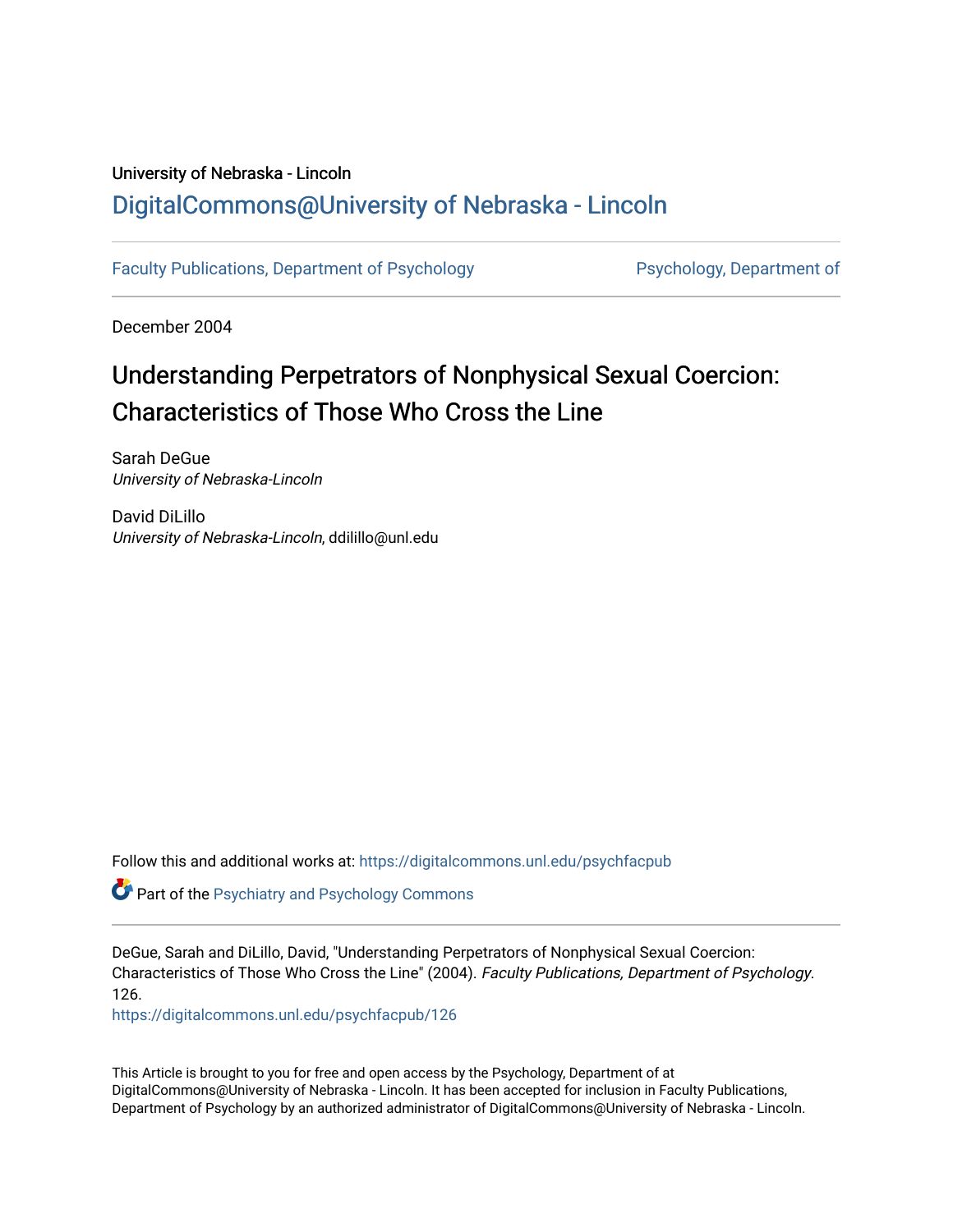Published in in *Violence and Victims*, 19:6 (December 2004), pp. 673–688. Copyright © 2004 Springer Publishing Company. Used by permission.

# **Understanding Perpetrators of Nonphysical Sexual Coercion: Characteristics of Those Who Cross the Line**

Sarah DeGue & David DiLillo University of Nebraska–Lincoln

Sexual coercion is defined here as a form of male sexual misconduct in which nonphysical tactics (e.g., verbal pressure) are utilized to gain sexual contact with an unwilling female partner. This study compares the risk characteristics of sexually coercive  $(n = 81)$ and nonoffending college males ( $n = 223$ ) across several domains. Results revealed that sexual coercers differed from non offenders in that they more often subscribed to rape myths, viewed interpersonal violence as more acceptable, reported greater hostility toward females, and perceived male-female relationships as more inherently adversarial. In addition, compared to nonoffenders, sexually coercive males showed stronger indicators of promiscuity and delinquency, reported more psychopathic personality traits, had more empathic deficits, and were more likely to have experienced certain forms of childhood abuse. In most respects, coercers did not differ from those who reported engaging in more severe forms of sexual assault involving the use of physical force. These results suggest important differences between nonoffending males and those who "cross the line" by engaging in sexually coercive acts. In addition, consistent parallels can be drawn between the predictors of sexual coercion identified in this study and those documented in the sexual aggression (e.g., forcible rape) literature.

Sexual coercion, as defined here and elsewhere (e.g., Calhoun, Bemat, Clum, & Frame, 1997; Craig, Kalichman, & Follingstad, 1989; DeGue & DiLillo, in press; Koss, Leonard, Beezley, & Gras, 1985; Lisak & Ivan, 1995), encomp Frame, 1997; Craig, Kalichman, & Follingstad, 1989; DeGue & DiLillo, in press; Koss, Leonard, Beezley, & Gras, 1985; Lisak & Ivan, 1995), encompasses the use of *nonphysical* tactics by a male to gain sexual contact (i.e., fondling, oral sex, intercourse) with a nonconsenting female partner. These tactics can include the use of lies, guilt, false promises, continual arguments, and threats to end the relationship, or ignoring verbal requests by the victims to stop (without using force). Sexual coercion may also involve the intentional use of drugs or alcohol to lower the victim's inhibitions or verbal resistance to sexual advances (i.e., getting someone "tipsy," while not rendering them physically unable to resist). Sexual aggression, by contrast, is defined here as involving the threat or use of physical force, or the use of alcohol and drugs, to impair the victim's physical ability to resist unwanted sexual contact. Although these definitions are consistent with several other researchers (e.g., see above; also Abbey, McAuslan, Zawacki, Clinton, & Buck, 2001; Koss & Dinero, 1988), it should be noted that these terms have sometimes been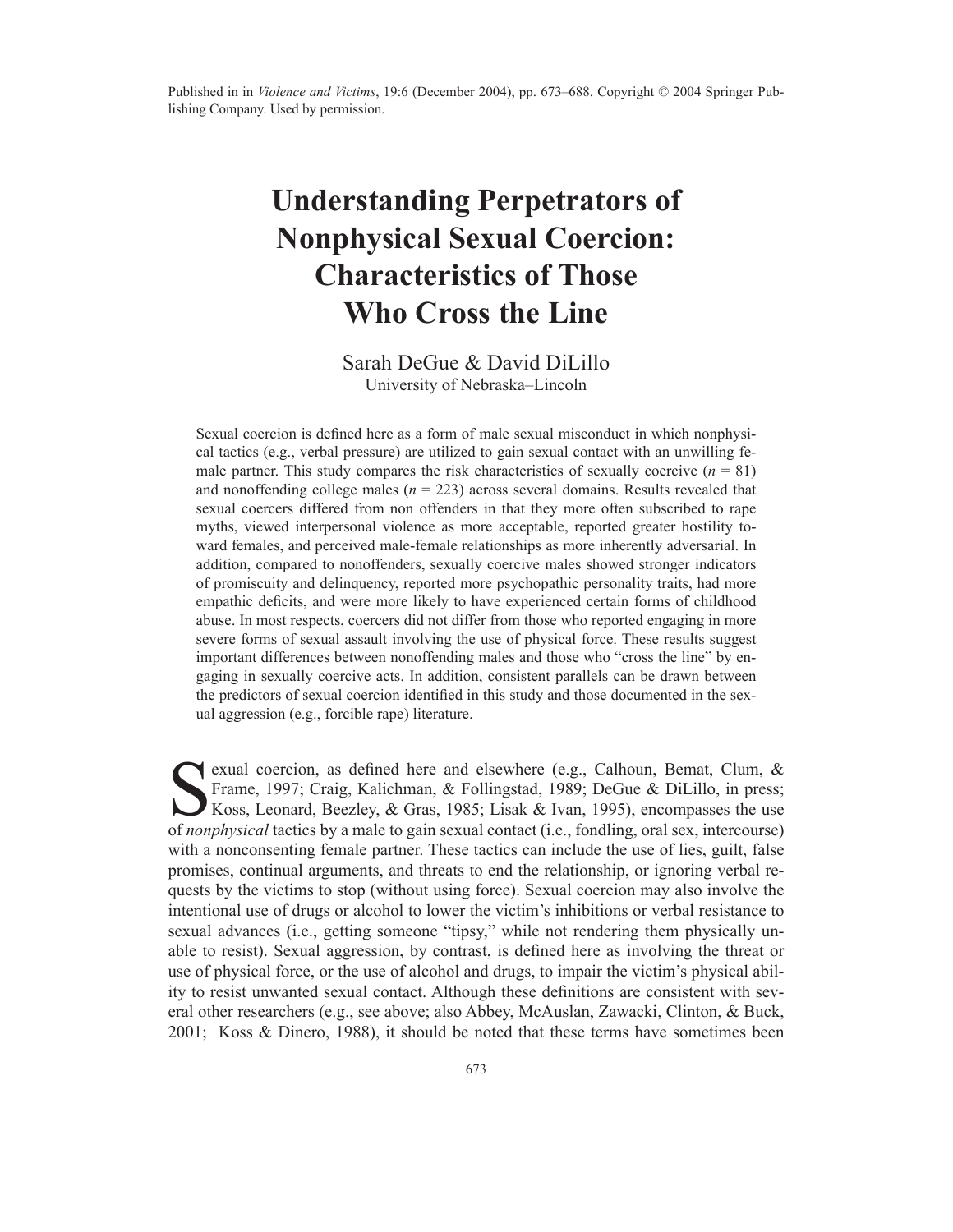used interchangeably in reference to both physical and nonphysical tactics for sexual misconduct. Furthermore, other terminology has also represented each of these ideas at times (e.g., rape, sexual assault, verbal coercion, physical coercion, sexual abuse, date or acquaintance rape, sexual violence).

Although sexually coercive acts are, by definition, less severe than sexually aggressive offenses, which involve the threat or use of physical force, evidence suggests that this type of victimization is a widespread societal problem. Research on the prevalence of sexual coercion has consistently found that these behaviors occur at rates similar to or greater than those of sexual aggression, especially among college males. In an early study of sexual coercion by Koss and colleagues, 22.4% of college males reported utilizing extreme verbal pressure to obtain sexual intercourse with an unwilling female (Koss et al., 1985). Subsequent studies have found even higher rates of sexual coercion among college males. For instance, 37% (Byers & Eno, 1991) to 69% (Mosher & Anderson, 1986) of college men have admitted to using verbal manipulation to engage in sex with an unwilling partner, and approximately three quarters of males reported the intentional intoxication of a female to obtain sexual intercourse (Mosher & Anderson). Although lower rates of sexual coercion have been reported by other researchers (e.g., Abbey et al., 2001 [10%]; Koss & Dinero, 1988 [7.2%]), these rates are still similar to or greater than the rates of sexual aggression reported in comparable populations. In community samples, prevalence estimates for sexual coercion appear to be similar to or slightly lower than rates among college populations, with researchers reporting rates of male sexual coercion between 22% (Calhoun et al., 1997) and 27% (Senn, Desmarias, Verberg, & Wood, 2000). Interestingly, Senn and colleagues found that 86% of the coercive males in their sample had used these tactics to obtain sexual contact on multiple occasions. It should be noted that variations in rates of self-reported sexual coercion can be influenced significantly by the methodology used. For example, many researchers (e.g., Abbey et al.; Koss & Dinero; Koss et al., 1985) have grouped offenders by their highest level of offense (i.e., those men who report sexual coercion *and* aggression are categorized only as sexual aggressors), leading to lower overall rates of sexual coercion. Few researchers using this methodology have reported the number of sexual coercers within the sexually aggressive group, although this information would permit more accurate comparisons of prevalence rates across studies or populations.

In addition to evidence pointing to high rates of sexual coercion on college campuses and in the community, some preliminary research suggests that sexual coercion may be associated with negative correlates for victims. For example, Zweig, Barber, and Eccles (1997) found that college females who had experienced sexual coercion (defined as "verbal pressuring") had lower self-esteem and were more socially isolative than nonvictims. Victims of sexual coercion in this study also reported more symptoms of depression and social anxiety than either nonvictims or victims of sexual aggression. Similarly, Testa and Derman (1999) found negative associations between coercive victimization and measures of both self-esteem and assertiveness. Although it is quite possible that these characteristics predated the coercive encounters (Testa & Derman) and therefore were not caused by coercion per se, sexual coercion may nevertheless result in short-term distress on the part of victims, such as feelings of.exploitation, vulnerability, betrayal, and shame. Of course, this form of victimization also violates an individual's right to freely determine the circumstances in which she or he engages in sexual activity.

Despite the prevalence of sexual coercion, etiological studies of sexual offending have rarely considered this form of sexual misconduct in isolation. That is, with few exceptions, most researchers have chosen to combine sexual coercion with more severe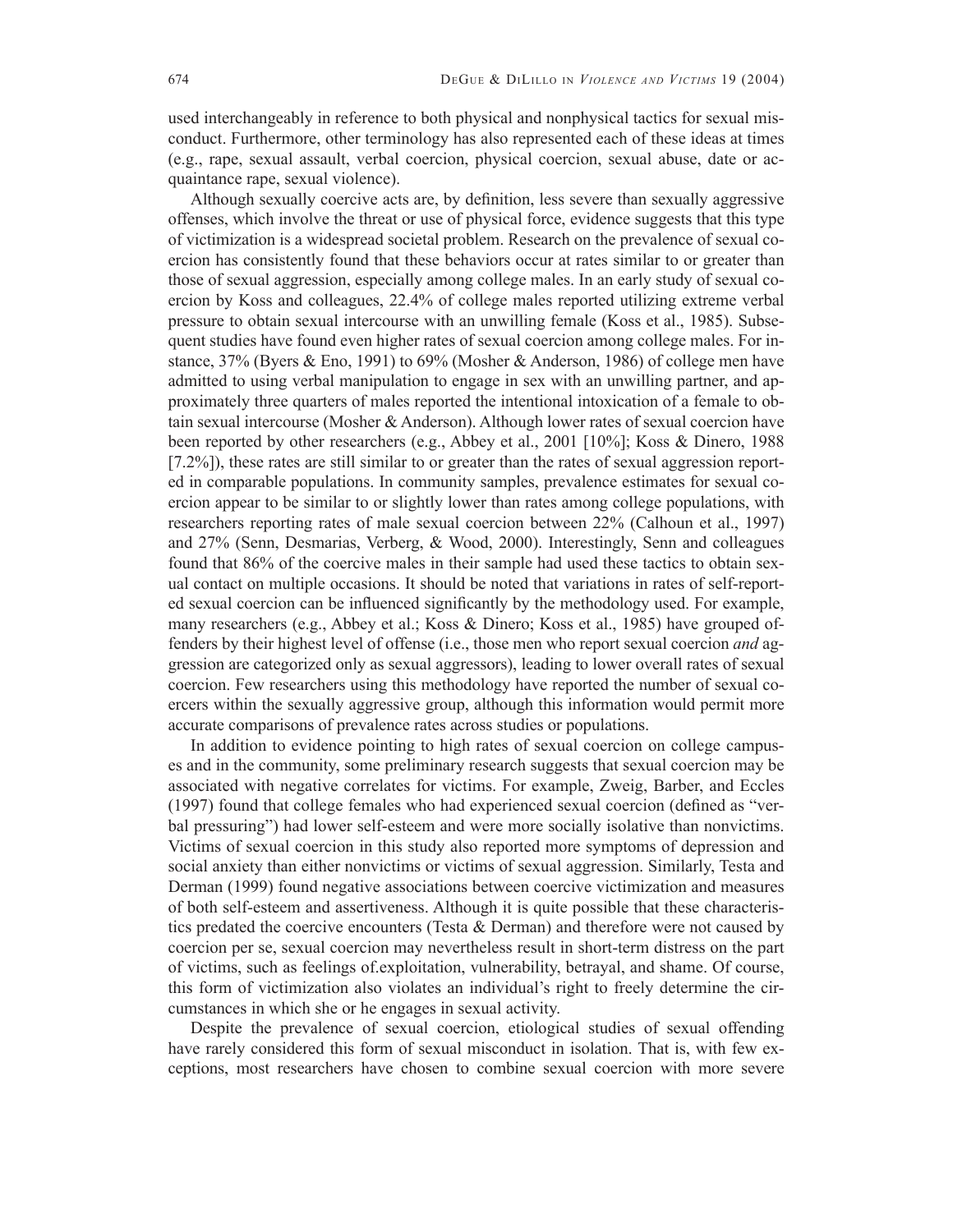forms of sexual offending when exploring risk factors and characteristics associated with these behaviors (e.g., Aberle & Littlefield, 2001; Bernat, Calhoun, & Adams, 1999; Bernat, Calhoun, & Stolp, 1998; Lisak, 1994; Rapaport & Burkhart, 1984; Senn et al., 2000). This "lumping together" of offenders who use physical tactics and those who do not has made it difficult to identify any unique characteristics of sexually coercive men. For example, little is currently known about etiological factors associated specifically with the nonphysical tactics used by sexual coercers. In contrast, there is a substantial body of literature focusing on the characteristics of sexual aggressors (i.e., forcible rapists). Thus, a useful starting point for expanding current understanding of sexual coercers comes from the sexual aggression literature, which has identified various factors associated with this related form of sexual misconduct. Past research has often grouped etiological risk factors for sexual aggression into several classes of related variables. For example, Malamuth and colleagues (Malamuth, Sockloskie, Koss, & Tanaka, 1991) used structural equation modeling to examine predictors, such as attitudes supporting aggression, delinquent and sexually promiscuous behavior, hostile masculinity personality features, and an abusive or violent home environment. Drawing on that multivariate approach, individual-level variables associated in prior literature with sexual aggression are grouped here into the following categories: (a) attitudinal or belief factors, (b) behavioral tendencies, (c) personality factors, and (d) childhood abuse experiences. What follows is a brief discussion of each of these factors and their potential relationships to sexual coercion (see DeGue & DiLillo, in press, for a more detailed review).

#### **Attitudinal and Belief Systems**

Since the 1970s, researchers have alluded to the concept of "rape myths" as an important factor in understanding sexual offenders. It is argued that belief in these myths, based on false and stereotypical information about rape victims, rapists, and the act of rape, fosters not only a hostile and victim-blaming attitude toward rape victims, but can also encourage rape itself by providing cognitive justifications for the behavior and increasing tolerant attitudes towards offenders (Burt, 1980). Several lines of research have assessed rape-related attitudes and beliefs among sexual aggressors and, in later research, sexual coercers. In general, studies have found consistent relationships between belief in rape myths and self-reported sexual misconduct among college and community males (e.g., Byers & Eno, 1991; Hersh & Gray-Little, 1998; Muehlenhard & Falcon, 1990). Other researchers have also found that angry and distrustful feelings towards women may be a factor in sexual aggression, though the results are mixed regarding sexual coercion (e.g., Abbey et al., 2001; Byers & Eno, 1991; Calhoun et al., 1997; Malamuth, Heavey, & Linz, 1993). In addition, studies of various negative attitudes toward women (e.g., Spence, Helrnreich, & St.app, 1973) and cognitive distortions associated with sexual offending (e.g., Bumby, 1996) have been linked to these behaviors with some consistency. Together, these studies suggest that a wide range of attitudes and beliefs may be integral to the etiology of sexual coercion.

#### **Behavioral Tendencies**

Some evidence has amassed suggesting several behavioral variables as potential predictors of sexual aggression and coercion, including juvenile delinquency, sexual promiscuity, and generalized aggressiveness. In studying the characteristics of a large sample of college men who reported a history of sexual, nonsexual, or both types of aggression towards women, Malamuth and colleagues (1991) found that delinquency was a proximal factor in the development of both sexually and nonsexually aggressive behavior. When involvement)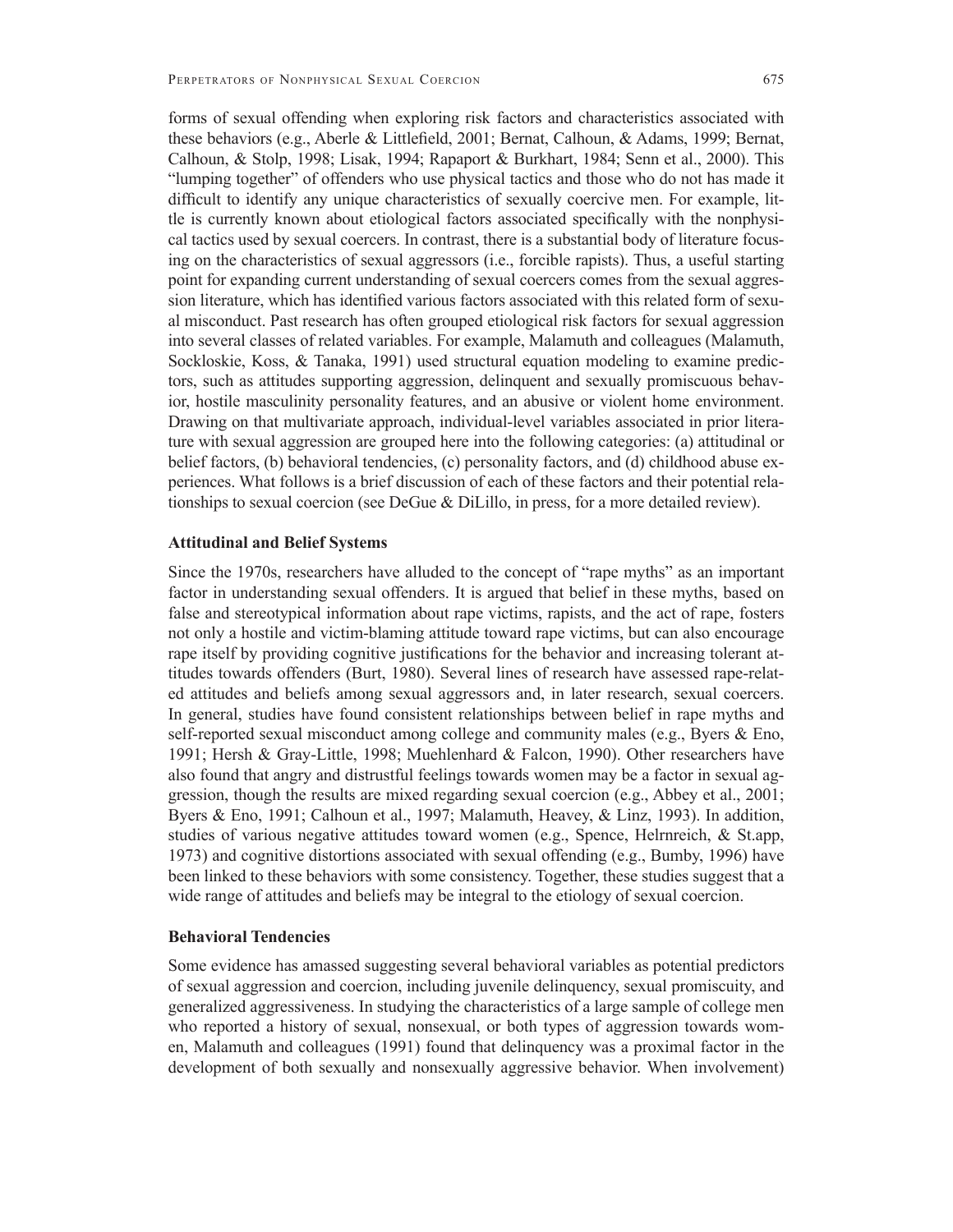in delinquency was associated with increased promiscuity, sexually aggressive behavior was the more likely behavioral outcome. Such findings suggest that sexual and nonsexual (or generalized) aggression may be more closely related than previously thought. In fact, there is some evidence to suggest that sexually aggressive men rate higher on measures of generalized aggressiveness than do men who engage only in consensual sex (e.g., Hersh & Gray-Little, 1998). Also, several feminist authors have argued that sexual aggression is motivated in large part by hostility or a need for power on the part of the offender, much as generalized aggression may be (e.g., Brownmiller, 1975; Groth, 1979). Finally, Malamuth (1981) introduced the concept of "rape proclivity," which refers to the likelihood that an individual "would personally rape if they could be assured of not being caught or punished" (p. 140). This study suggested that self-reported rape proclivity was related to belief in rape myths, physical arousal to rape depictions, and aggression towards females in a laboratory task. Thus, although it has received little attention, rape proclivity could prove a useful predictor of actual sexual misconduct, including coercion.

#### **Personality Factors**

Two primary personality traits—empathy and psychopathy—have emerged as important predictors of sexual aggression and, more recently, sexual coercion. Various researchers have found evidence that sexual offenders have lower overall levels of empathy than nonsexual offenders (e.g., Lindsey, Carlozzi, & Bells, 2001; Lisak & Ivan, 1995; Senn et al., 2000). It is possible that the presence of empathy represents an additional hurdle for potential offenders to overcome before progressing to the commission of sexually aggressive acts. For example, men with intact empathic abilities may be dissuaded from coercive acts by detecting or imagining a victim's distress or pain or by feelings of guilt or remorse afterward, whereas men with limited empathy may not. Such deficits may similarly relate to the perpetration of sexual coercion. Using various measures of psychopathy (e.g., Psychopathy Checklist, Hare, 1991; Psychopathic Personality Inventory, Lilienfeld & Andrews, 1996), researchers have also found a positive relationship between psychopathic personality traits and sexual offending (Hare, 1998). For instance, those admitting to some form of sexual misconduct also report increased manipulativeness, sensation-seeking, and impulsivity, and lower levels of empathy in comparison to men reporting only consensual relationships (e.g., Hersh & Gray-Little, 1998; Kosson & Kelly, 1997; Rapaport & Burkhart, 1984). These findings suggest that the presence of psychopathic personality traits may play an important etiological role in sexual aggression and, perhaps, in sexual coercion.

#### **Childhood Abuse Experiences**

A number of studies have examined the "cycle of abuse" theory—the notion that victims of childhood abuse may be more likely than nonvictims to perpetrate various forms of abuse as adults. Although much of this work has focused on adult perpetrators of child sexual abuse, some studies have found a relationship between child maltreatment experiences and adult rape convictions (Dhawan & Marshall, 1996), aggression towards women (Fagan & Wexler, 1988), and generalized aggression as adults (Widom, 1989, 2000), each suggesting that childhood maltreatment may increase an individual's risk for future sexual misconduct. Furthermore, a large-scale study by Malamuth and colleagues (1991) identified childhood maltreatment as a critical distal factor in the development of sexually violent behavior towards women.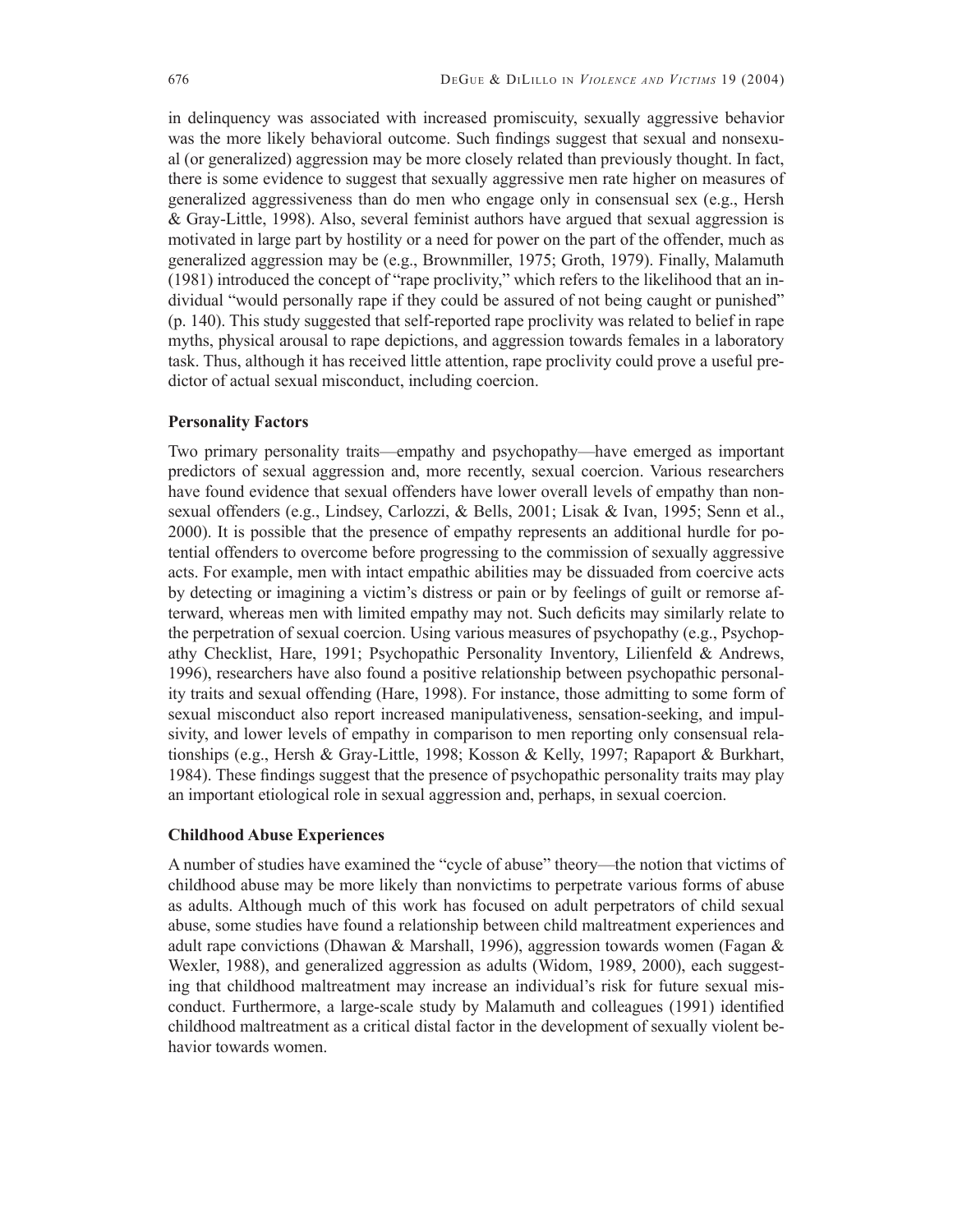#### **The Present Study**

With these etiological risk factors in mind, the purpose of this paper is to shed light on several psychological and behavioral characteristics that may be specifically associated with sexual coercion. In doing so, sexually coercive college men and those reporting no such behaviors will be compared on a number of characteristics previously found to be associated with sexual aggression. Based on past sexual aggression research and the limited coercion literature, it is expected that sexually coercive men will be more likely to endorse general attitudes and beliefs encouraging interpersonal and sexual violence, to report patterns of aggressive, delinquent, and promiscuous behavior, and to have experienced various forms of childhood maltreatment. Sexual coercion is also expected to be associated with decreased empathy and concern for others.

#### **METHOD**

#### **Participants**

This study utilized a sample of 304 male college students recruited from undergraduate psychology courses at a large midwestern university. Participants ranged in age from 19 to 46 years old, with a mean age of 21.3 years (*SD* = 2.87). Most respondents reported that they had never been married (95.4%). Although the majority of participants were White (88.2%), other ethnicities were represented in the present sample (Asian American, 3.3%; African American, 2.6%; Hispanic American, 1.6%; other, 4.2%). Information collected from participants estimating their family's average income while growing up suggested a wide distribution of socioeconomic backgrounds, with the largest group of respondents falling in the middle to upper-middle class ranges (e.g., \$41,000–\$60,000,26.3%). Almost a quarter of the sample (22.3%) reported that their parents were divorced or separated. A large majority (85.8%) of the sample reported some religious affiliation (i.e., Protestant, 44.4%; Catholic, 30.3%; other, 11.2%).

#### **Measures**

*Attitudinal or Belief Systems. RAPE Scale (Bumby, 1996).* The 36-item RAPE Scale was developed to assess cognitive distortions associated with sexual offending (i.e., justifications, victim blame, attitudes towards women, belief in rape myths, etc.). Designed as an updated version of the Burt (1980) scales on rape myth acceptance, this measure incorporates more current language, with many items assessing the same concepts. For example, it includes items such as "Since prostitutes sell their bodies for sexual purposes anyway, it is not as bad if someone forces them into sex," and "Women who go to bars a lot are mainly looking to have sex." Items are on a 4-point Likert-type scale, from 1 = *strongly agree* to 4 = *strongly disagree*. Internal consistency of the RAPE scale, as reported by Bumby, was excellent, with a standardized alpha coefficient of .96. The test-retest correlation was .86 over a 2-week interval.

*Adversarial Sexual Beliefs (ASB,. Burt, 1980).* This nine-item measure assesses the extent to which the respondent believes that heterosexual relationships are, by nature, exploitive and manipulative (e.g., "A man's got to show the woman who's boss right from the start or he'll end up henpecked"). Items are on a 7-point Likert-type scale, from  $1 =$ *strongly agree* to 7 = *strongly disagree*. Burt hypothesized that a perception of male-female relations as inherently adversarial could make an individual more susceptible to be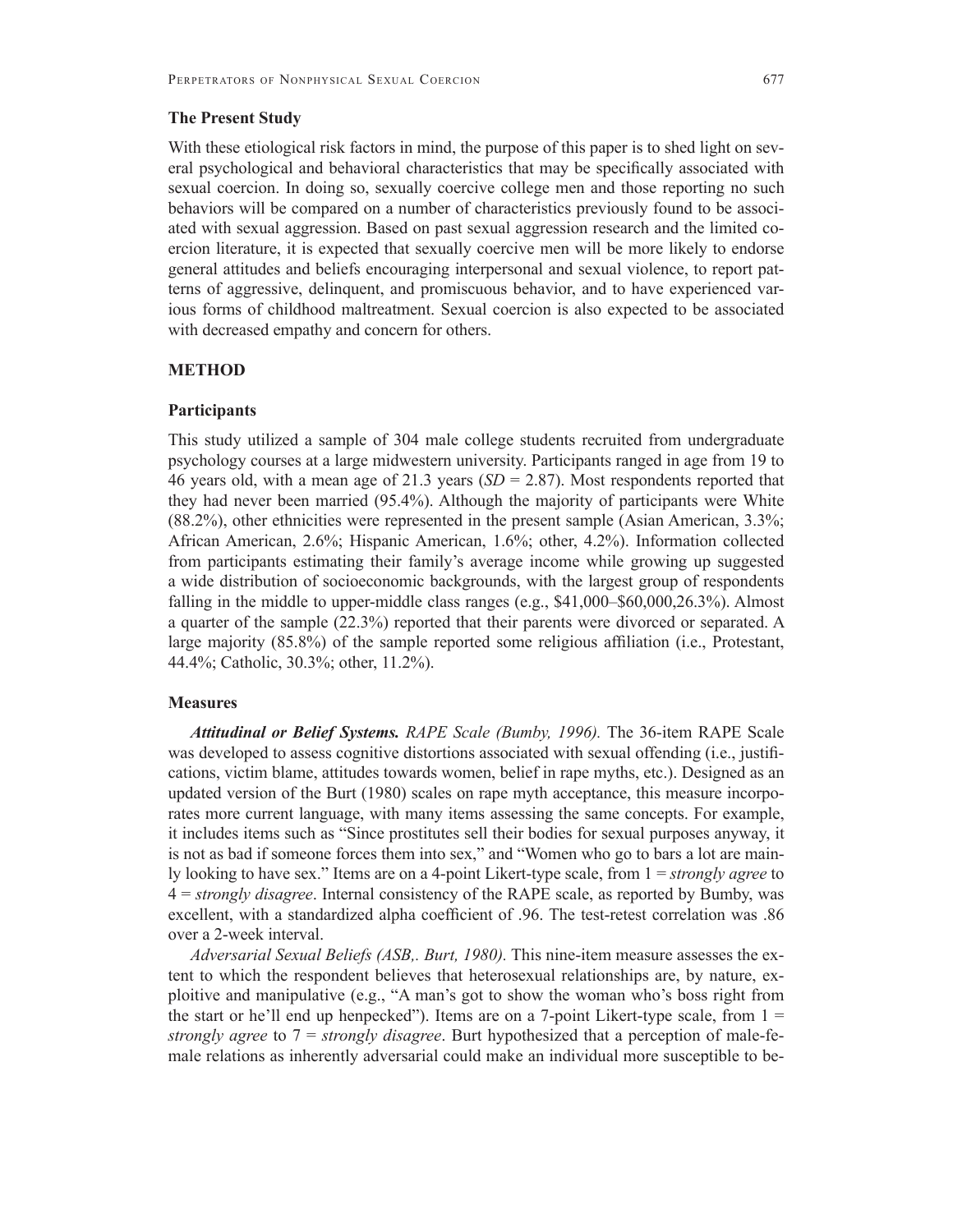lief in rape myths (e.g., rape is on a continuum of exploitative sexual behaviors and, thus, is not unexpected).

*Acceptance of Interpersonal Violence (AIV;. Burt, 1980).* This six-item scale measures endorsement of the idea that violence and coercion are appropriate and legitimate methods of interpersonal interaction, particularly in sexual relationships (e.g., "Being roughed up is sexually stimulating for women"). Items are on a 7-point Likert-type scale, from  $1 =$ *strongly agree* to 7 = *strongly disagree*. Burt found that AIV was the single strongest attitudinal predictor of rape myth acceptance.

*Hostility Towards Women Scale (HTW; Check, 1985; Check, Malamuth, Elias, & Barton, 1985).* This 30-item scale measures angry and distrustful attitudes towards females in a true-false format (e.g., "It is safer not to trust women"). Check and colleagues reported acceptable reliability and validity for the HTW, which has been shown to correlate significantly with a history of sexual aggression.

*Behavioral Tendencies. Aggression Questionnaire (AQ; Buss & Perry, 1992).* The 29 item AQ was developed to assess overall aggression in males and females, as well as the individual components of aggression (e.g., "I flare up quickly, but get over it quickly"; "I sometimes feel people are laughing at me behind my back"), Factor analysis by Buss and Perry revealed four subscales of the AQ, including physical aggression, verbal aggression, anger, and hostility. Items are on a 5-point Likert-type scale, from 1 = *extremely characteristic of me* to  $5 =$  *extremely uncharacteristic of me*. This measure is reported to have adequate internal consistency and test-retest reliability (Buss & Perry).

*Rape Proclivity Question (Malamuth, 1981).* Malamuth measured rape proclivity by asking male participants to indicate on a 5-point scale from 1 = *not at all likely* to 5 = *very likely* the "likelihood that they personally would rape if they could be assured of not being caught or punished" (p, 140). Results suggested that men who indicated a greater likelihood of raping were more similar to convicted rapists in terms of their belief in rape myths and deviant sexual arousal than men who rated a lower likelihood of raping (Malamuth).

*Delinquency Indicators (Malamuth et al., 1991).* Two items used previously by Malamuth and colleagues to assess a history of juvenile delinquency were included in this study (i.e., "When you were growing up, did you have friends who got in trouble with the law for minor offenses [e.g., fighting or running away]?"; "When you were growing up, did you ever run away from home for more than a 24-hour period?"). Malamuth and colleagues report that these items correlate strongly with a history of delinquent behavior, including variance in the frequency and longevity of delinquency. These items were utilized in the present study, as opposed to direct questions regarding adjudicated and non-adjudicated behaviors, to limit the effects of a social desirability bias.

*Promiscuity Indicators (Malamuth et al., 1991).* Sexual promiscuity was assessed with two open-ended items previously utilized by Malamuth and colleagues (i.e., age of first sexual intercourse, number of sexual intercourse partners since the age of 14). Consistent with convention, current age was used as age of first intercourse for participants with no previous sexual experience in MANOVA analyses (Malamuth et al., 1991). According to Malamuth and colleagues, these variables have been used frequently to assess a history of sexual promiscuity, as well as to predict life span patterns of sexual behavior.

*Personality Factors. Interpersonal Reactivity Index (IRI; Davis, 1980).* The 28-item IRI consists of four subscales measuring different dimensions of empathy: perspective-taking (adopting the perspective of others), fantasy (experiencing the emotions of fictitious characters in movies, books, etc.), empathic concern (feelings of sympathy for others), and personal distress (feelings of discomfort in response to the distress of others). For exam-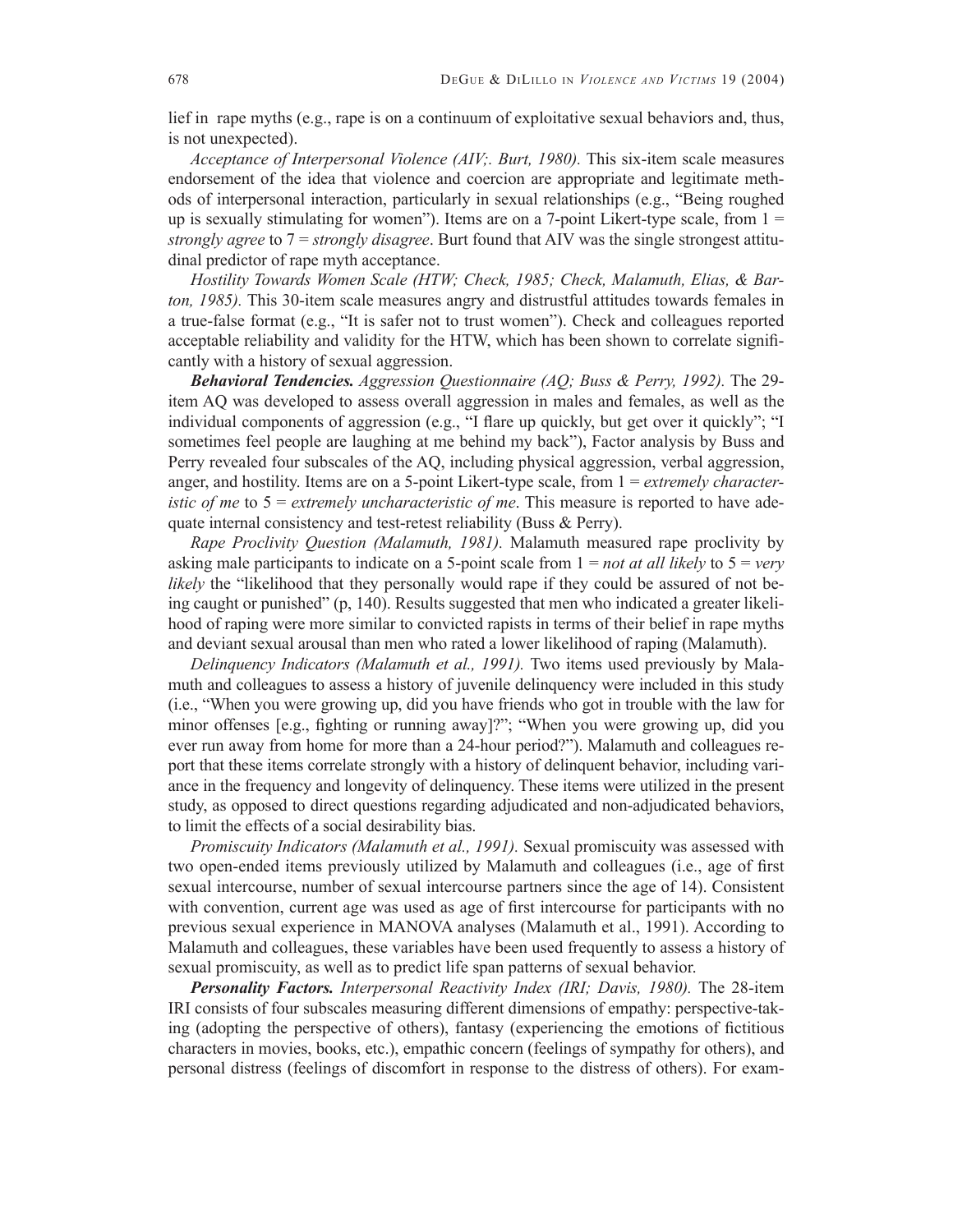ple, items such as "When I watch a good movie, I can easily put myself in the place of a leading character" and "When I see someone who badly needs help in an emergency, I go to pieces" are representative of those that compose the fantasy and personal distress subscales, respectively. Items are on a 5-point Likert-type scale, from 1 = *strongly agree* to 5 = *strongly disagree*. This measure has been found to correlate positively with other measures of empathy (Davis). Davis also reported acceptable test-retest reliability coefficients (ranging from .61 to .81) and internal consistency for each subscale (ranging from .71 to .77).

*Psychopathic Personality Inventory-Short Form (PPI-SF; Lilienfeld, 1990).* This 56 item inventory is an abbreviated version of the 187-item Psychopathic Personality Inventory (Lilienfeld), a self-report questionnaire designed to assess the presence of psychopathic personality traits on eight factor-analytically derived dimensions, referred to as Machiavellian egocentricity, social potency, coldheartedness, carefree nonplanfulness, fearlessness, blame externalization, impulsive nonconformity, and stress immunity. For example, items include "I often tell people only the part of the truth they want to hear" (Machiavellian egocentricity), "I am a good conversationalist" (social potency), "I've been the victim of a lot of bad luck in my life" (blame externalization). Lilienfeld and Andrews (1996) reported moderate to high correlations between this self-report measure of psychopathic traits and other measures of psychopathy and antisocial personality disorder, including the Psychopathy Checklist-Revised (PCL-R; Hare, 1991). Items are on a 4-point Likert-type scale, from 1 = *false* to 4 = *true*. The short form of the PPI was developed by including the seven items from each subscale that loaded most highly on each of the eight dimensions (Lilienfeld). The PPI-SF has been found to correlate  $(r = .90)$  with the PPI full form, with an internal consistency of .85 overall and a range of .64 to .85 for the subscales. Only the PPI total scale score is utilized in the present study to assess levels of psychopathic personality traits.

*Childhood Abuse Experiences. Computer Administered Maltreatment Inventory (CAMI; Nash, DiLillo, Messman-Moore, & Rinkol, 2002).* The CAMI provides a comprehensive assessment of multiple forms of child maltreatment experiences (i.e., sexual abuse, physical abuse, neglect, psychological abuse, and witnessing parental violence), while allowing for a simplified method of collecting detailed information about co-occurring abuse types. Using a screening page and extensive follow-up questions, the presence of each type of child maltreatment was assessed for the purposes of this study. The CAMI utilizes researcher-defined question formats to avoid the methodological difficulties of relying on personal definitions of abuse (e.g., Were you ever sexually abused?). In addition, the computer-administration may provide participants with an increased perception of confidentiality, leading to full-disclosure of sensitive experiences. Preliminary evjdence of criterion~related validity and acceptable 2-week test-retest reliability has been reported (Nash et al., 2002).

*Assessment of Sexual Misconduct. Sexual Experiences Questionnaire (SEQ; Lisak & Roth, 1988).* A history of sexually coercive and aggressive behavior was assessed using an 11-item version of the SEQ. The SEQ is a modified version of the Sexual Experiences Survey (SES; Koss & Oros, 1982), a measure of sexual behavior utilized extensively in past research on sexual misconduct. Both measures include items assessing the use of lies, false promises, continual arguments, threats to end the relationship, drug or alcohol impairment, and threats or use of physical force to obtain sexual contact. The SEQ includes an additional item assessing whether the respondent had persisted in having sexual intercourse with a woman, without using physical force, despite her verbal attempts to stop him. Items are on a 5-point Likert-type scale, from  $1 = never$  to  $5 = often$ . An internal consistency reliability coefficient of .89 for college men and a 1-week test-retest reliability with a mean item agreement of 93% was reported by Koss and Gidycz (1985) for the SES. In development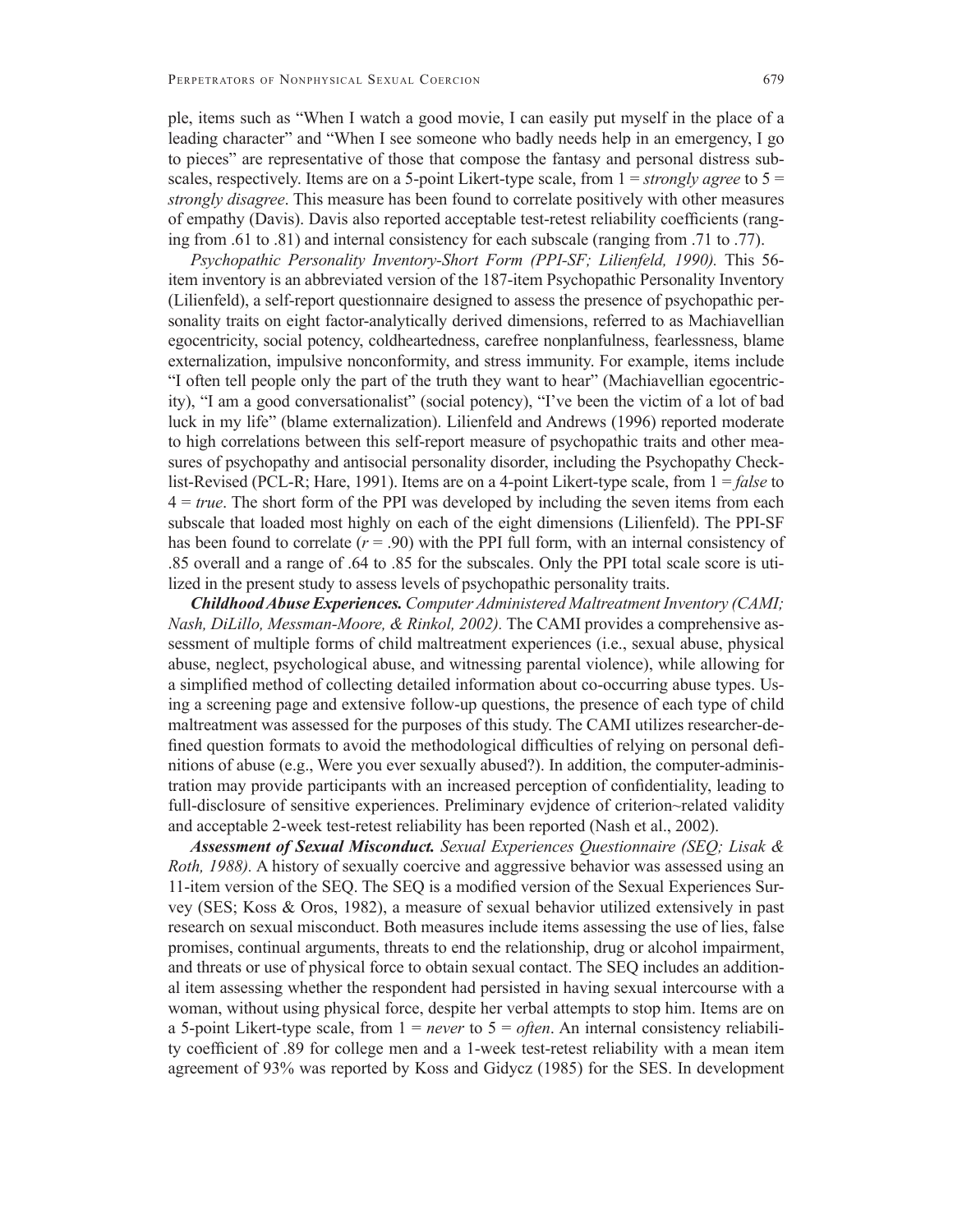of the SEQ, Koss and Oros 's SES items were modified slightly to improve clarity, though their original meaning was maintained. The 29-item SEQ includes additional questions regarding various motivations for sexual misconduct that were not included in this study. The abbreviated version of the SEQ utilized here included items 1 and 20 to 29 from the original questionnaire designed by Lisak and Roth. For the purposes of this article, sexual coercion was defined as including SEQ items 20 to 22, and 24, whereas sexual aggression was defined as including items 23 and 25 to 28. Lisak and Roth conducted a small-scale assessment of validity for the SEQ using post test interviews and reported "a greater degree of validity . . . than was earlier reported" for the SES, which may be attributable to the rewording of items in the SEQ.

*Procedure.* Participants were recruited from psychology courses and offered extra course credit for participation in accordance with their class policies. Because the present study is Internet-based, students were provided with the URL for the study, as well as a unique login code to allow them access to the website. Before entering the study, all participants were presented with a consent form that explained that the current study was designed to "investigate the relationship of a wide variety of personality characteristics and behaviors." Participants were told that they would be asked to provide information about "many of your attitudes, beliefs, and behaviors, including certain sexual experiences you mayor may not have had." In addition, they were informed that their responses would be entirely confidential, would not be identified by their name, and that the data would be stored on a password-protected computer in the psychology department. All participants completed the demographic questionnaire, SEQ, and CAMI, in that order. The remaining questionnaires were presented in a randomized sequence to avoid order effects.

#### **RESULTS**

#### **Prevalence of Sexual Coercion and Aggression**

Of the full sample,  $31.9\%$  ( $n = 97$ ) reported engaging in sexual coercion, defined as inappropriate male sexual behavior in which nonphysical tactics (e.g., deceit, threats to end the relationship, continual arguments, or ignoring verbal requests to stop) are utilized to obtain sexual intercourse with an unwilling partner. Sixteen coercive individuals who also reported higher levels of sexual misconduct were classified as sexual aggressors for the purposes of these analyses. Therefore, the sample of sexual coercers utilized comprised 26.6% (*n* = 81) of the full sample of college males. Figure 1 shows a breakdown of the types of coercion endorsed by these participants. Nearly a third of the coercive sample (29.6%) endorsed the use of more than one sexually coercive tactic. Thus, the categories shown in Figure 1 are not mutually exclusive. The most common form of sexual coercion, utilized by 86.4%  $(n = 70)$  of the coercive group at least once, involved obtaining sexual intercourse with an unwilling female by "making her think that I cared for her more than I really did." In addition to this common form of sexual coercion,  $24.7\%$  ( $n = 20$ ) of coercive respondents reported that they had persisted in having sexual intercourse with a woman, without the use of physical force, despite verbal attempts by the victim to stop them. Further, the use of continual arguments (18.5%;  $n = 15$ ) and threats to end the relationship (2.5%;  $n = 2$ ) were also reported by the sexually coercive men. Our definition of coercion also includes the intentional use of drugs or alcohol to reduce the victim's inhibitions (while not rendering her unable to physically resist). However, due to ambiguities regarding the level of victim impairment in the wording of the related SEQ item (i.e., "getting her too drunk to resist"), this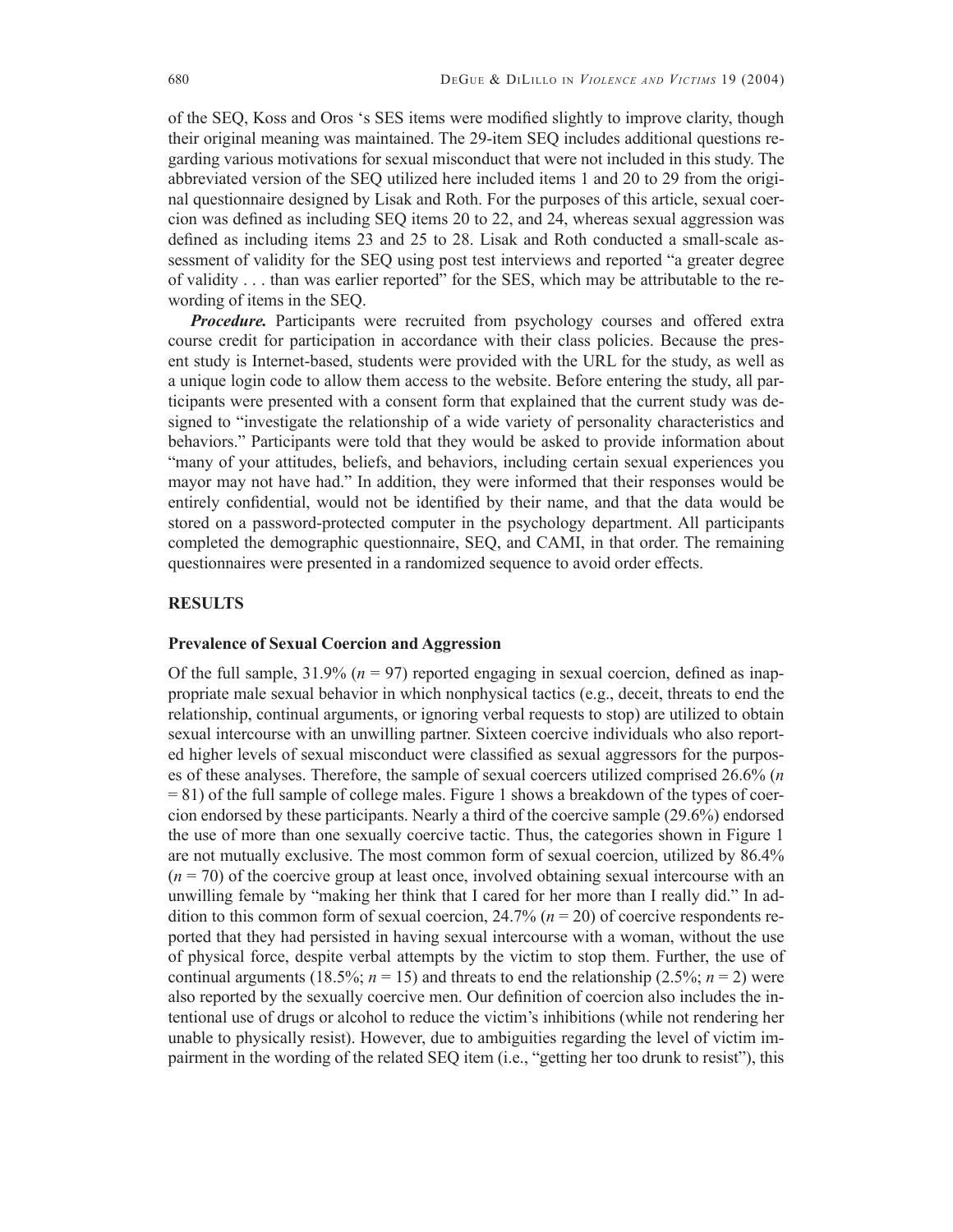

Figure 1. Types of sexual coercion endorsed.

item was ultimately determined to better reflect the use of a sexually aggressive tactic in which the victim is physically unable to resist the perpetrator's advances. This is also consistent with past researchers who have noted that legal definitions of rape often include the use of alcohol or drugs to substantially impair the victim's judgment or control and prevent resistance (e.g., Koss, Gidycz, & Wisniewski, 1987).

In contrast, a smaller proportion of respondents  $(5.9\%; n = 18)$  reported engaging in sexually aggressive behavior. The most common form of sexual aggression, endorsed by 77.8% (*n* = 14) of this subsample, involved deliberately getting a woman "too drunk to resist." The next most common tactics reported by sexual aggressors included the use or threat of physical force to obtain oral sex (16.6%;  $n = 3$ ) or kissing or fondling (11.1%;  $n = 2$ ). Attempted rape ("tried but did not succeed in using physical force to obtain sex") was also reported by 11.1%  $(n = 2)$ , while no participants reported having successfully obtained sexual intercourse through the use of physical force. The vast majority of sexual aggressors also endorsed the use of coercive tactics (88.9%;  $n = 16$ ). As noted above, these respondents were classified as sexual aggressors based on their most serious offense and were not included in the coercive sample. The most common forms of coercion used by sexual aggressors corresponded to the most common forms among those who used only coercive tactics (deception regarding his feelings for her, 83.3%; ignoring verbal attempts to stop him, 33.3%).

#### **Comparisons of Coercive and Non-Offending Participants**

Because of the relatively large number of comparisons to be made between sexual coercers and nonoffenders, overall MANOVA analyses were conducted to control inflation of alpha levels. Sexual coercion perpetration status (none vs. any) was entered in MANOVA analyses as the independent variable, and each of the continuous variables in Table 1 were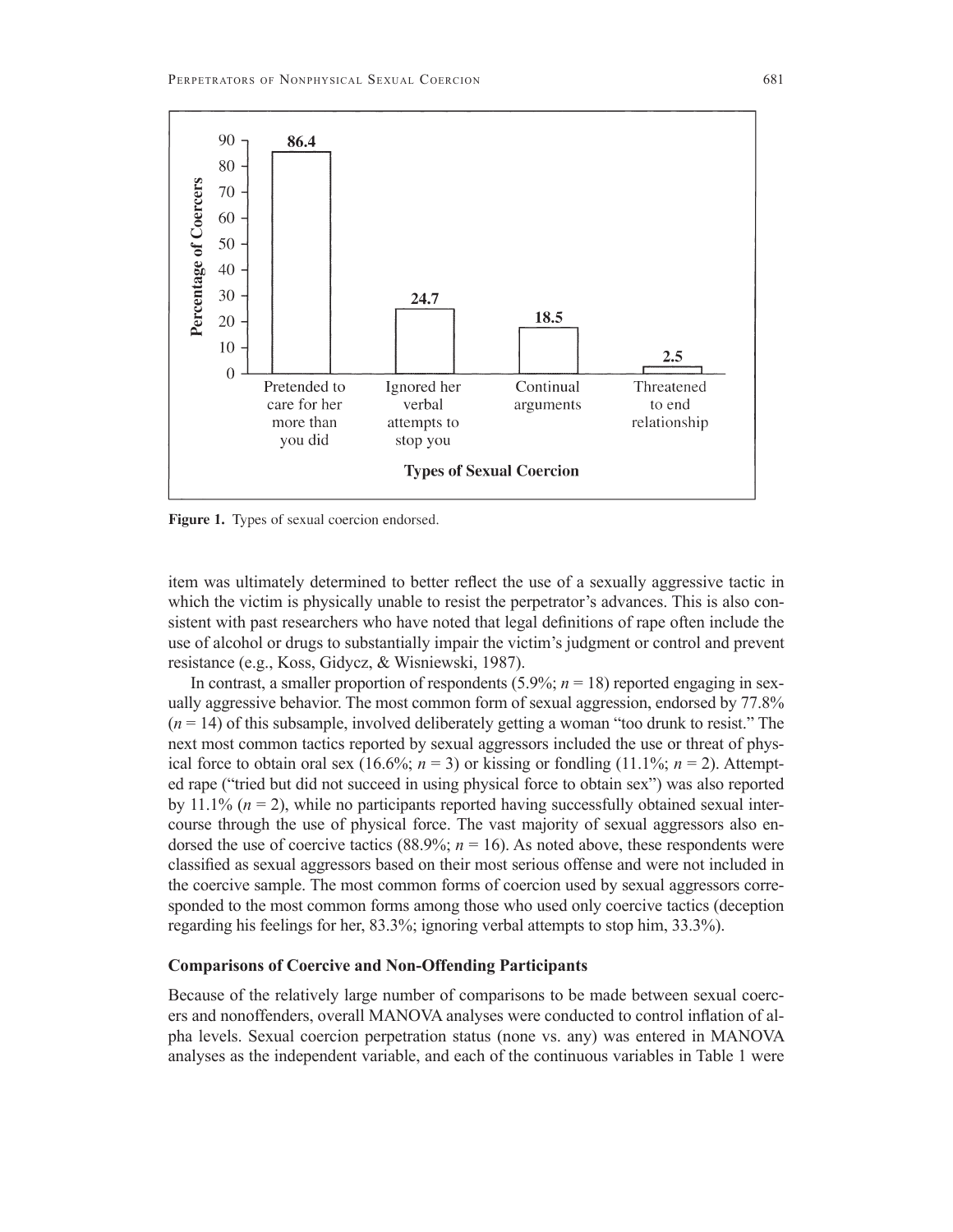included as dependent variables. These analyses did not include categorical delinquency indicators or childhood maltreatment variables. MANOVA analyses were conducted for three variable sets, as listed in Table 1. Each of the three MANOVAs performed was significant: attitudinal/belief,  $F(4, 281) = 7.52$ ,  $p < .001$ ; behavioral,  $F(3, 282) = 16.86$ ,  $p < .001$ ; and personality,  $F(2, 283) = 11.86$ ,  $p < .001$ ; therefore, follow-up ANOVA analyses were conducted. Chi-square analyses were used for the categorical variables of delinquency and childhood maltreatment. These results are presented in Table 1 and discussed in detail in the following sections.

*Attitudinal or Belief Systems.* Participants reporting sexually coercive behavior differed significantly from nonoffenders on each of the attitudinal/belief measures utilized in this study. Specifically, coercers reported a stronger belief in rape myths than did nonoffenders, as indicated by their responses on the Rape Scale (Bumby, 1996). In addition, coercive and nonoffending men differed significantly on two of the Burt (1980) scales, Acceptance of Interpersonal Violence and Adversarial Sexual Beliefs. By reporting significantly higher scores on these scales, coercive men indicated an increased belief that sexual relationships are inherently exploitive and that violent behavior is an appropriate element of interpersonal relationships. Finally, coercive males endorsed more anger and distrust of females than did nonoffenders, as evidenced by their significantly higher mean on the Hostility Towards Women scale (Check et al., 1985).

*Behavioral Tendencies.* As hypothesized, sexually coercive males displayed greater overall levels of generalized aggression on the Aggression Questionnaire (Buss & Perry, 1992) than did nonoffending participants. Furthermore, coercers reported greater levels of promiscuity as indicated by having more sexual partners and an earlier age of first intercourse than nonoffenders. Regarding the delinquency indicators, coercive men were more likely than nonoffending men to have delinquent peers as children or adolescents, but were not statistically more likely to indicate a history of running away as youths. However, the pattern of frequencies for runaway history  $(3.4\% \text{ vs. } 7.2\%)$  was in the hypothesized direction, suggesting that a larger sample size may have resulted in a statistically significant difference. Finally, although mean scores on the rape proclivity item (Malamuth, 1981) were low for both groups, sexually coercive men reported a significantly greater likelihood that they would rape if assured they would not be caught.

*Personality Factors.* Consistent with hypotheses, coercive men endorsed higher levels of psychopathic personality traits than did nonoffending men, as measured by the Psychopathic Personality Inventory (Lilienfeld, 1990; see Table 1). In addition, results indicated that sexually coercive men scored higher than nonoffending men on the Interpersonal Reactivity Index (Davis, 1996), a measure of empathic deficits, suggesting that coercers may have a lower overall capacity for empathy.

*Childhood Abuse Experiences.* As hypothesized, sexually coercive men were more likely than nonoffenders to have experienced certain forms of child maltreatment. Specifi cally, coercers more often endorsed childhood histories of physical and psychological abuse, as assessed by the CAMI (Nash et al., 2002). However, findings showed that the two groups did not differ in regards to their sexual abuse, witnessing of parental violence, or neglect experiences.

#### **Supplemental Analyses**

*Comparisons of Sexually Coercive and Aggressive Participants.* Although the primary goal of this study was to examine unique characteristics of sexually coercive versus non-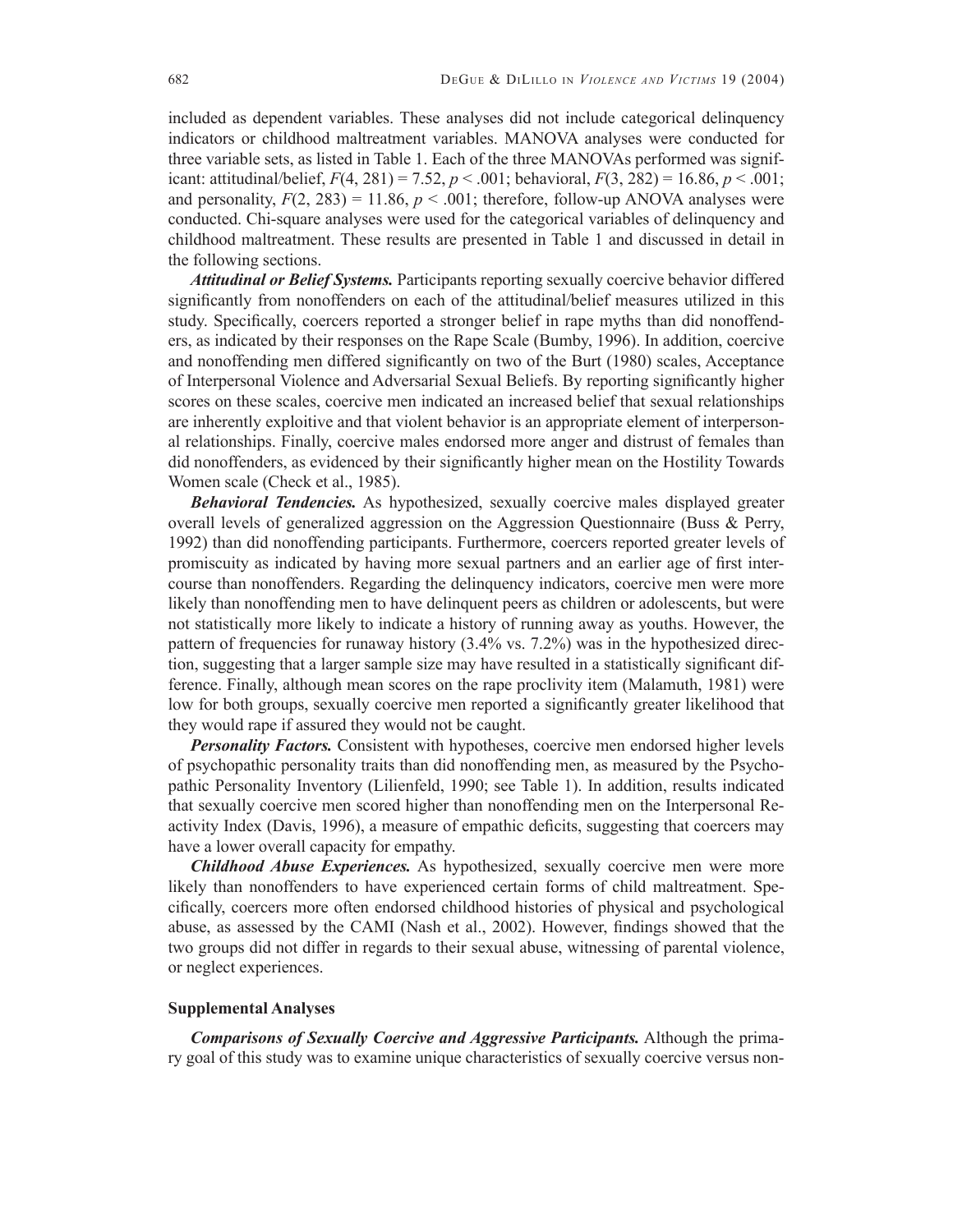| Characteristics                        | Nonoffenders<br>$(n = 205)$<br>$M(SD)/\%$ | Coercers<br>$(n = 81)$<br>$M(SD)/\%$ | $F(1,195)/\chi^2$ |
|----------------------------------------|-------------------------------------------|--------------------------------------|-------------------|
|                                        |                                           |                                      |                   |
| Belief in Rape Myths (RS) <sup>a</sup> | 123.7 (14.6)                              | 117.0(12.7)                          | $13.0**$          |
| Acceptance of Interpersonal            |                                           |                                      |                   |
| Violence (AIV)                         | 12.9(4.6)                                 | 16.1(5.9)                            | $23.4**$          |
| <b>Adversarial Sexual Beliefs</b>      |                                           |                                      |                   |
| (ASB) <sup>a</sup>                     | 45.4 (9.7)                                | 40.3(9.1)                            | $16.1**$          |
| <b>Hostility Toward Women</b>          |                                           |                                      |                   |
| (HTW)                                  | 8.0(4.6)                                  | 9.9(5.4)                             | $9.5**$           |
| <b>Behavioral Tendencies</b>           |                                           |                                      |                   |
| Generalized aggression $(AQ)^a$        | 100.9(17.1)                               | 90.7 (16.6)                          | $21.1**$          |
| Promiscuity indicators                 |                                           |                                      |                   |
| Age of first intercourse <sup>b</sup>  | 17.4(1.8)                                 | 16.6(1.5)                            | $8.9**$           |
| Number of sex partners                 | 2.1(5.9)                                  | 6.6(8.1)                             | $26.9**$          |
| Delinquency indicators                 |                                           |                                      |                   |
| Delinquent peers                       | 61.4%                                     | 76.5%                                | $5.9*$            |
| Runaway history                        | 3.4%                                      | 6.2%                                 | 1.1               |
| Rape proclivity (LTR)                  | 1.2(0.7)                                  | 1.5(1.0)                             | $7.7**$           |
| <b>Personality Factors</b>             |                                           |                                      |                   |
| Psychopathic personality               |                                           |                                      |                   |
| traits (PPI)                           | 126.4(12.0)                               | 133.6 (11.2)                         | $13.0**$          |
| Empathic deficits (IRI)                | 76.0 (10.9)                               | 79.4 (10.7)                          | $5.7*$            |
| History of Childhood                   |                                           |                                      |                   |
| Maltreatment                           |                                           |                                      |                   |
| Sexual abuse                           | 6.8%                                      | 7.4%                                 | 0.03              |
| Physical abuse                         | 57.1%                                     | 74.1%                                | $7.1**$           |
| Psychological abuse <sup>c</sup>       | 34.1%                                     | 51.9%                                | $7.6**$           |
| Witnessing parental violence           | 13.7%                                     | 22.2%                                | 3.2               |
| Neglect <sup>c</sup>                   | 37.6%                                     | 45.7%                                | 1.6               |

<sup>a</sup>Lower scores indicate *more* endorsement of the attribute assessed. <sup>b</sup>Age of first intercourse analyses were based on a sample of 191 participants with previous sexual experience. <sup>c</sup>Participants with total scores above the mean on these scales were considered to have experienced these abuse types for the purposes of this study. \* $p < .05$ . \*\* $p < .01$ .

offending males, a small number of participants did report sexually aggressive behaviors  $(5.9\%; n = 18)$ . In order to provide an initial look at possible similarities or differences between these individuals and sexual coercers, supplemental ANOVA and chi-square analyses were conducted to compare these groups on each of the variables assessed. Results indicated that sexually aggressive men did not differ from sexually coercive men on any of these variables, with the exception of belief in rape myths, which was significantly stronger for sexual aggressors than coercers,  $F(1, 97) = 11.17$ ,  $p < .01$ . These results must be considered preliminary due to the small sample of aggressors.

*Assessing Potential Effects of Sexual Experience.* Interestingly, almost a third of the full sample of college males  $(31.9\%, n = 97)$  reported that they had never engaged in sexual intercourse. Because these sexually inexperienced men (i.e., "virgins") comprised 46.3%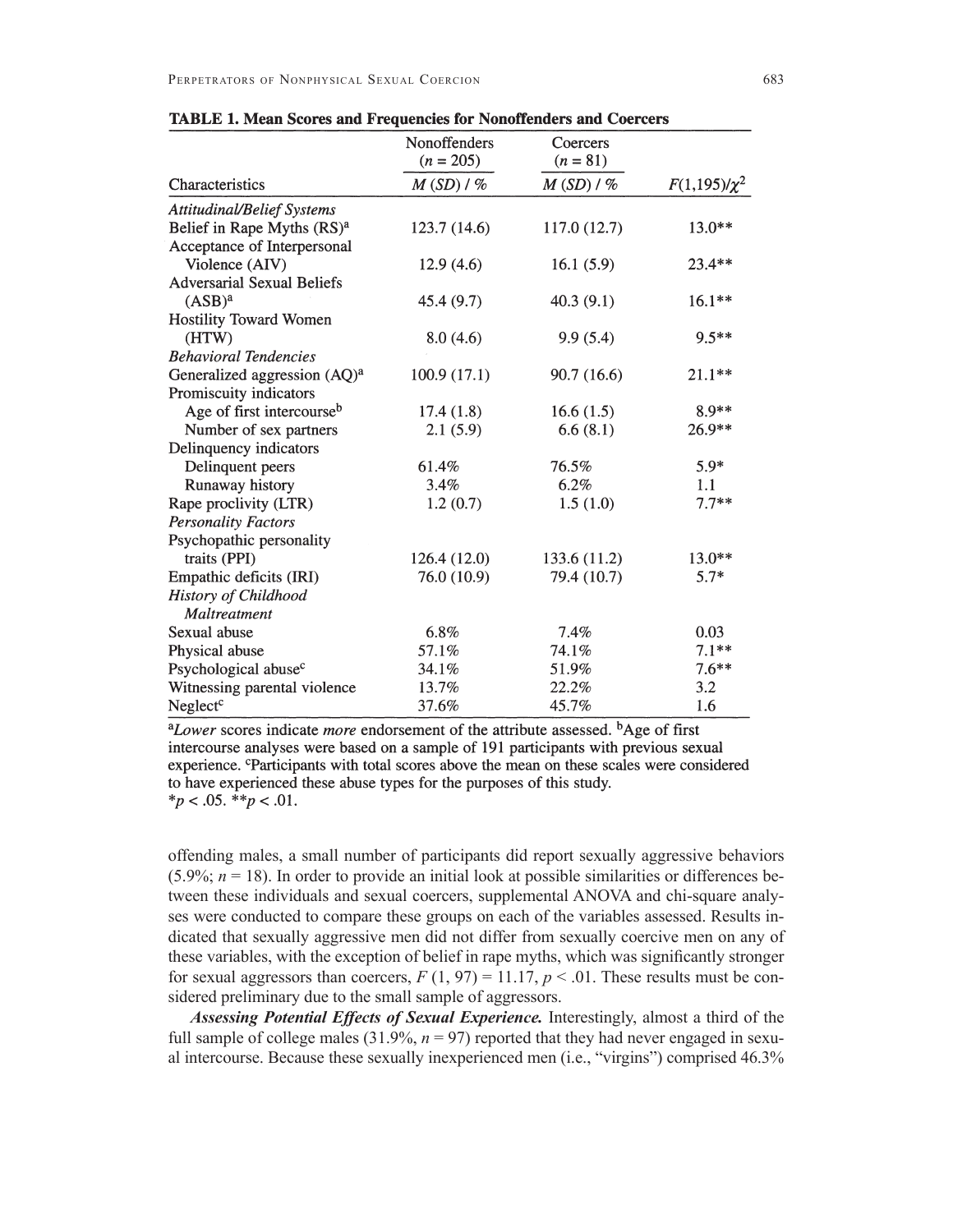$(n = 95)$  of the nonoffender group and only 1%  $(n = 1)$  of the coercer group, further analyses were conducted to assess the potential effects of the disproportionate distribution of these participants on the group means. Specifically, the nonoffending sample was split into sexually experienced non offenders and sexually inexperienced nonoffenders. ANOVA and chisquare analyses were again conducted to compare these two groups on each of the variables assessed (except promiscuity indicators). Results indicated that sexually experienced and inexperienced nonoffending men did not differ significantly on any of the variables assessed. Thus, the greater presence of sexually inexperienced men in the nonoffending group did not appear to account for the differences found between the two primary groups of interest (i.e., coercers and nonoffenders).

#### **DISCUSSION**

The present results are consistent with past research suggesting that sexual coercion is a widespread problem on college campuses. In fact, our findings that nearly one out of three males reported engaging in sexually coercive behavior are somewhat greater than the rates reported in some other studies of college males (e.g., Koss et al., 1985). Greater disclosure rates may, in part, be attributable to an increased sense of privacy and anonymity associated with the Web-based design of this study, which permitted participants to complete measures in a location of their choosing without face-to-face contact with the researchers. This possibility is consistent with other findings of increased reporting of sexual behavior among adolescents using computer-based assessments (Turner, Ku, Rogers, Lindberg, Pleck, & Sonenstein, 1998). Notably, the rate of sexually coercive behavior was even greater when examining only those participants who had previously engaged in sexual intercourse (31.9% of the full sample vs. 46.4% of the sexually experienced subsample). Although few past researchers have reported rates of sexual coercion among sexually experienced males specifically, these results suggest that this distinction may be important to make in future research.

The current data supported hypotheses regarding possible etiological factors associated with sexual coercion in each of the four dimensions assessed. Results revealed that sexually coercive males differed from nonoffending men in that they more often subscribed to rape myths, were more likely to view interpersonal violence as acceptable, had increased feelings of anger and distrust toward females, and perceived male-female relationships as more inherently adversarial. In addition, compared to nonoffenders, coercive males showed stronger indicators of promiscuity and juvenile delinquency, possessed more psychopathic personality traits and less empathy, and indicated a greater likelihood that they would rape if assured of not being caught. Finally, the sexually coercive men were more likely to have a history of child physical and psychological abuse than nonoffenders. Together, these findings complement and extend the broader sexual misconduct literature by identifying risk characteristics specific to sexually coercive men. These findings-that coercive and nonoffending men can be differentiated on the basis of a variety of cognitive, personality, behavioral, and experiential factors-mirror past research (e.g., Malamuth et al., 1991) that has identified similar variables as important risk factors for sexual aggression.

Consistent parallels between the characteristics of sexual coercers and those established in the sexual aggression literature suggest that these forms of sexual behavior may share a common etiology or set of risk factors. Further support for this idea was provided by supplemental analyses directly comparing sexually coercive and aggressive men in the current study, with results suggesting that these groups did not differ on any of the factors assessed except belief in rape myths. As noted, however, the low rates of sexual aggression reported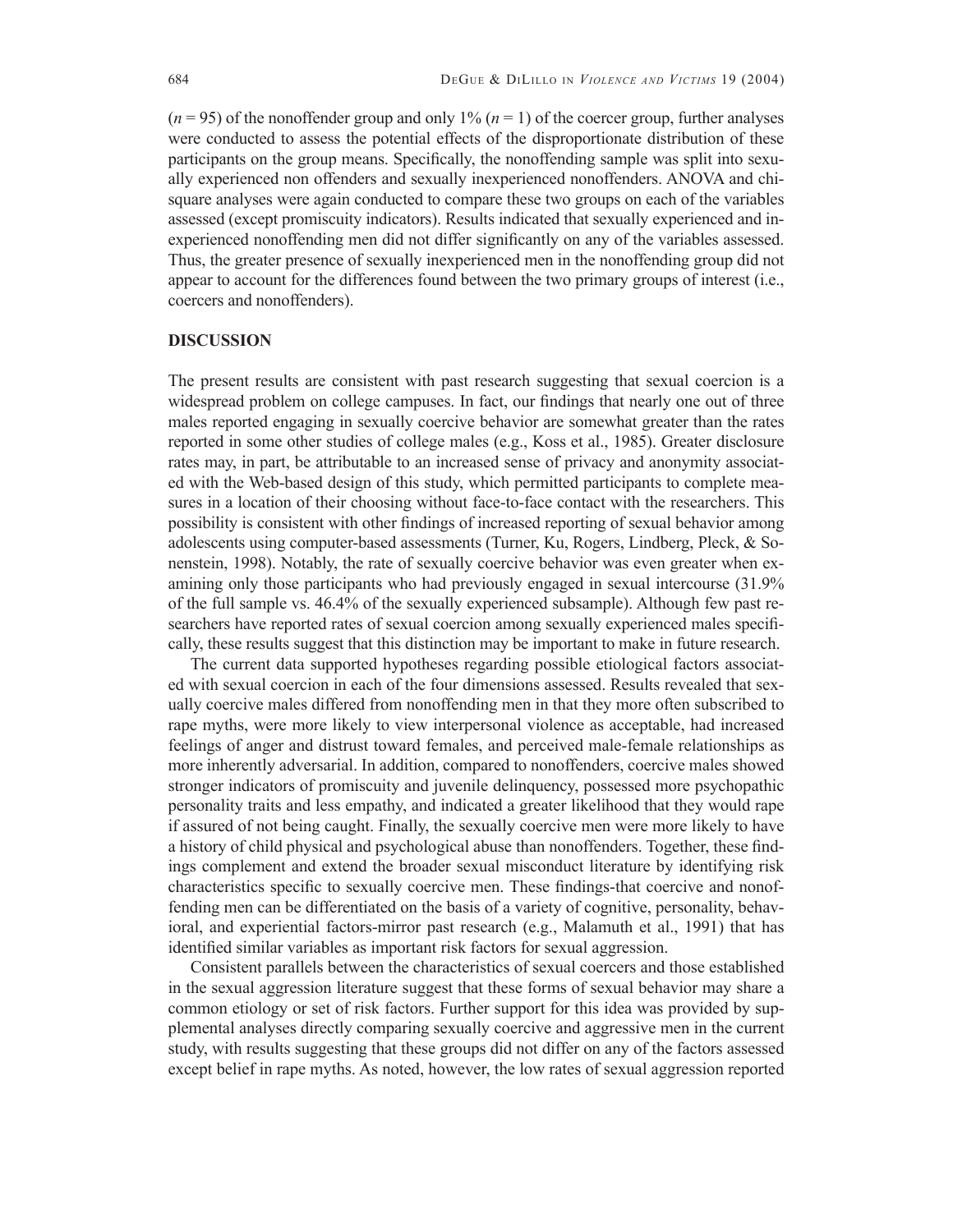by this sample (5.9%;  $n = 18$ ) make these findings preliminary. Future research should explore whether group differences emerge within a larger sample of sexual aggressors. In addition, although the present study focused on a range of individual-level characteristics associated with coercive offending, other work examining peer support for sexual violence (DeKeseredy & Schwartz, 2000; DeKeseredy & Kelly, 1995) and victim alcohol use (e.g., Abbey, Clinton-Sherrod, McAuslan, Zawacki, & Buck, 2003; Ullman, Karabatsos, & Koss, 1999) suggests the need to include these factors in future studies of coercion.

The results reported here for sexual coercers raise the possibility—also suggested by Testa and Derman (1999)—that sexual coercion may serve as an important precursor to more severe forms of sexual misconduct. That is, males who engage in sexual coercion may eventually progress to more serious sexually assaultive behaviors. (As noted, 16 of the 18 participants who admitted to sexually aggressive behaviors also reported engaging in sexually coercive behavior.) Currently, however, the exact relationship between sexual coercion and more severe sexual offending is not well understood. One possibility is that sexual coercion serves as a "gateway" to more serious sexual aggression. Perhaps "successful- $\gamma$ " engaging in sexual coercion (i.e., reaping sexual benefits without experiencing negative consequences) fosters a favorable perception of sexually inappropriate behavior generally, thereby increasing the likelihood that an individual will engage in more aggressive forms of sexual offending in the future. Another possibility, suggested by the present results, is that the presence of certain risk factors (e.g., belief in rape myths, nonsexual aggression, promiscuity, psychopathic traits, child maltreatment) may increase the probability that an individual will perpetrate some type of sexual misconduct. The combined intensity of these risk factors may impact whether an individual engages only in lower-level coercive acts or eventually progresses to more severe sexual offending. Unfortunately, no large-scale studies to date have directly compared sexually coercive and aggressive men on a comprehensive set of risk factors to illuminate characteristics that might link or differentiate these forms of sexual misconduct. Thus, further research, particularly a longitudinal investigation that starts with coercion-only offenders, will be needed to better understand the relationship between sexual coercion and aggression.

This study did not find differences between coercive and nonoffending men in regard to runaway experiences, sexual abuse history, exposure to parental violence, or childhood neglect. Most notable among these findings may be the lack of association between sexual coercion and child sexual abuse, a factor that has been studied extensively in relation to sexual aggression (e.g., Dhawan & Marshall, 1996; Simons, Wurtele, & Heil, 2002). Although the experience of child sexual abuse has been cited as an important predictor of adult sexual offending, there is some evidence suggesting that this link may be most apparent for those who perpetrate sexual crimes against children (Simons et al., 2002). These authors also suggested a unique association between a history of physical abuse (rather than sexual abuse) and the sexual victimization of adult women (e.g., rape). Consistent with this literature, the present study found that sexual coercion of adult women was not related to a history of child sexual abuse but was strongly associated with childhood physical abuse.

Limitations of the present study should be noted. First, it is possible that some sexual coercers in this sample also engaged in sexually aggressive behaviors that they simply did not disclose. The presence of sexual aggressors in the coercive sample could, in part, account for the similarities observed between these types of offenders. However, as noted, the rates of sexual coercion and aggression found here are comparable to those in past research with the SES (e.g., Byers & Eno, 1991; Lisak & Roth, 1988; Mosher & Anderson, 1986). A related issue involves the use of retrospective, self-report measures to assess sensitive infor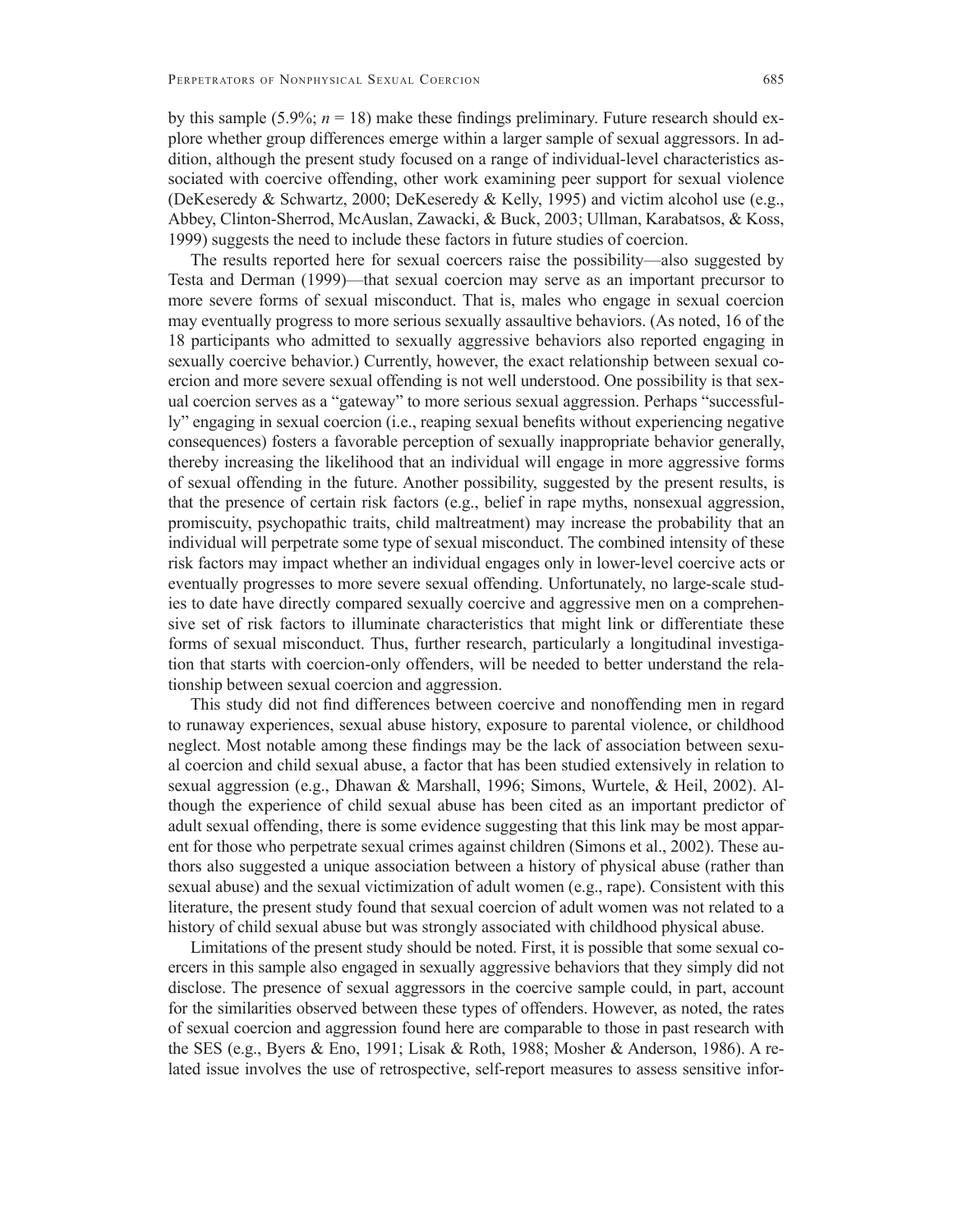mation about participants' sexual behavior, as this methodology may be susceptible to intentional (e.g., purposeful underreporting) and unintentional (e.g., memory error) inaccuracies. Finally, this study examined coercive behavior among primarily White, college males. Although this is an important area of focus given the high rates of offending on college campuses, these results should not be generalized to the larger population of coercers.

The results of the present study have implications for sexual misconduct prevention efforts, especially on college campuses. First, increased knowledge about the characteristics associated specifically with sexual coercion can help identify, for prevention efforts, individuals at risk of engaging in these behaviors. Involving these at-risk males in prevention programming prior to their first sexual experience may prove especially effective at reducing the likelihood that they will subsequently engage in sexual coercion. Second, if future research provides evidence that sexual coercion is indeed a precursor to more serious sexually aggressive acts, it may be possible to prevent escalation to higher levels of offending by .targeting those men who are at risk for or who have already engaged in sexually coercive behaviors. Finally, prevention efforts that specifically address the full range of sexually inappropriate behaviors, from sexual coercion to forcible rape, and that highlight even "low level" sexually coercive tactics as problematic and inappropriate, may be critical to increasing awareness of this form of sexual misconduct and promoting responsible male sexual behavior.

#### **REFERENCES**

- Abbey, A., Clinton-Sherrod, A. M., McAuslan, P., Zawacki, T., & Buck, P. (2003). The relationship between the quantity of alcohol consumed and the severity of sexual assaults by college men. *Journal of Interpersonal Violence, 18*(7),813–833.
- Abbey, A., McAuslan, P., Zawacki, T., Clinton, A. M., & Buck, P. (2001). Attitudinal, experiential, and situational predictors of sexual assault perpetration. *Journal of Interpersonal Violence, 16*(8), 784–807.
- Aberle, C.,  $\&$  Littlefield, R. (2001). Family functioning and sexual aggression in a sample of college men. *Journal of Interpersonal Violence, 16*(6), 565–579.
- Bernat, J., Calhoun, K., & Adams, H. (1999). Sexually aggressive and nonaggressive men: Sexual arousal and judgments in response to acquaintance rape and consensual analogues. *Journal of Abnormal Psychology, 108*(4), 662–673.
- Bernat, J., Calhoun, K., & Stolp, S. (1998). Sexually aggressive men's response to a date rape analogue: Alcohol as a disinhibiting cue. *Journal of Sex Research, 35*(4), 341–348.
- Brownmiller, S. (1975). *Against our will: Men, women, and rape*. New York: Simon and Schuster.
- Bumby, K. M. (1996). Assessing the cognitive distortions of child molesters and rapists: Development and validation of the MOLEST and RAPE scales. *Sexual Abuse: A Journal of Research and Treatment, 8*(1), 37–54.
- Burt, M. (1980). Cultural myths and supports for rape. *Journal of Personality and Social Psychology, 38*, 217–230.
- Buss, A. H., & Perry, M. (1992). The Aggression Questionnaire. *Journal of Personality and Social Psychology, 63*, 452–459.
- Byers, E., & Eno, R. (1991). Predicting men's sexual coercion and aggression from attitudes, dating history, and sexual response. *Journal of Psychology and Human Sexuality, 4*(3), 55–69.
- Calhoun, K. S., Bernat, J. A., Clum, G. A., & Frame, C. L. (1997). Sexual coercion and attraction to sexual aggression in a community sample of young men. *Journal of Interpersonal Violence, 12*(3), 392–406.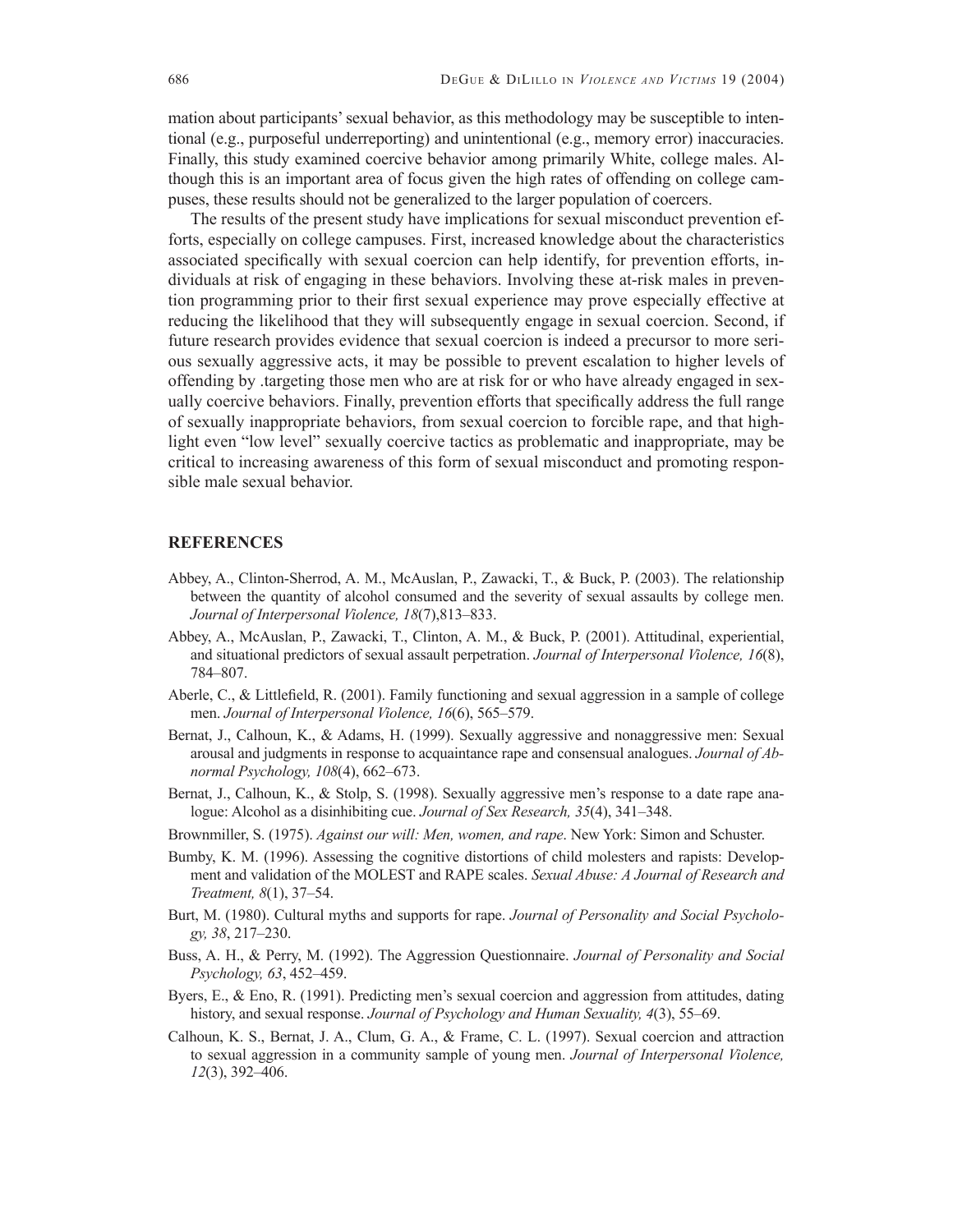- Check, J. V. P. (1985). The Hostility Toward Women Scale (Doctoral Dissertation, University of Manitoba, 1985). *Dissertation Abstracts International, 45*, 3993.
- Check, J. V. P., Malamuth, N. M., Elias, B., & Barton, S. (1985, April). On hostile ground. *Psychology Today*, pp. 56–61.
- Craig, M. E., Kalichman, S., & Follingstad, D. (1989). Verbal coercive sexual behavior among college students. *Archives of Sexual Behavior; 18*(5), 421–434.
- Davis, M. H. (1980). A multidimensional approach to individual differences in empathy. *JSAS Catalog of Selected Documents in Psychology, 10*, 85.
- Davis, M. H. (1996). *Empathy: A social psychological approach*. Boulder, CO: Westview.
- DeGue, S., & DiLillo, D. (in press). "You would if you loved me": Toward an improved conceptual and etiological understanding of male sexual coercion. *Aggression and Violent Behavior*.
- DeKeseredy, W., & Kelly, K. (1995). Sexual abuse in Canadian university and college dating relationships: The contribution of male peer support. *Journal of Family Violence, 10*(1), 41–53.
- Dhawan, S., & Marshall, W. L. (1996). Sexual abuse histories of offenders. *Sexual Abuse: A Journal of Research and Treatment, 8*(1), 7–15.
- Fagan, J., & Wexler, S. (1988). Explanations of sexual assault among violent delinquents. *Journal of Adolescent Research, 3*, 363–385.
- Groth, A. N. (1979). *Men who rape: The psychology of the offender*. New York: Plenum.
- Hare, R. (1991). *The Hare Psychopathy Checklist-Revised*. Toronto, Canada: Multi-Health Systems.
- Hare, R. (1998). Psychopaths and their nature: Implications for the mental health and criminal justice systems. In T. Millon, E. Simonsen, M. Birket-Smith, & R. D. Davis (Eds.), *Psychopathy: Antisocial. criminal and violent behavior*. New York: Guilford Press.
- Hersh, K., & Gray-Little, B. (1998). Psychopathic traits and attitudes associated with self-reported sexual aggression in college men. *Journal of Interpersonal Violence, 13,* 456–471.
- Koss, M. P., & Dinero, T. E. (1988). Predictors of sexual aggression among a national sample of male college students. In R. A. Prentky & V. L. Quinsey (Eds.), *Human sexual aggression: Current perspectives* (pp. 133–147). New York: Annals of the New York Academy of Sciences.
- Koss, M. P., & Gidycz, C. A. (1985). Sexual experiences survey: Reliability and validity. *Journal of Consulting and Clinical Psychology, 53*, 422–423.
- Koss, M. P., Gidycz, A., & Wisniewski, N. (1987). The scope of rape: Incidence and prevalence of sexual aggression and victimization in a national sample of higher education students. *Journal of Consulting and Clinical Psychology, 55*(2), 162–170.
- Koss, M. P., Leonard, K. E., Beezley, D. A., & Oros, C. J. (1985). Nonstranger sexual aggression: A discriminant analysis of the psychological characteristics of undetected offenders. *Sex Roles, 12,* 981–992.
- Koss, M., & Oros, C. J. (1982). Sexual Experiences Survey: A research instrument investigating sexual aggression and victimization. *Journal of Consulting and Clinical Psychology, 50,* 455–457.
- Kosson, D. S., & Kelly, J. C. (1997). Psychopathy-related traits predict self-reported sexual aggression among college men. *Journal of Interpersonal Violence, 12,* 241–258.
- Lilienfeld, S. O. (1990). Development and preliminary validation of a self-report measure of psychopathic personality. Unpublished doctoral dissertation, University of Minnesota, Minneapolis, MN.
- Lilienfeld, S. O., & Andrews, B. P. (1996). Development and preliminary validation of a self-report measure of psychopathic personality traits in noncriminal populations. *Journal of Personality Assessment, 66*, 488–524.
- Lindsey, R. E., Carlozzi, A. F., & Eells, a. T. (2001). Differences in the dispositional empathy of juvenile sex offenders, non-sex-offending delinquent juveniles, and nondelinquent juveniles. *Journal of Interpersonal Violence, 16,* 510–522.